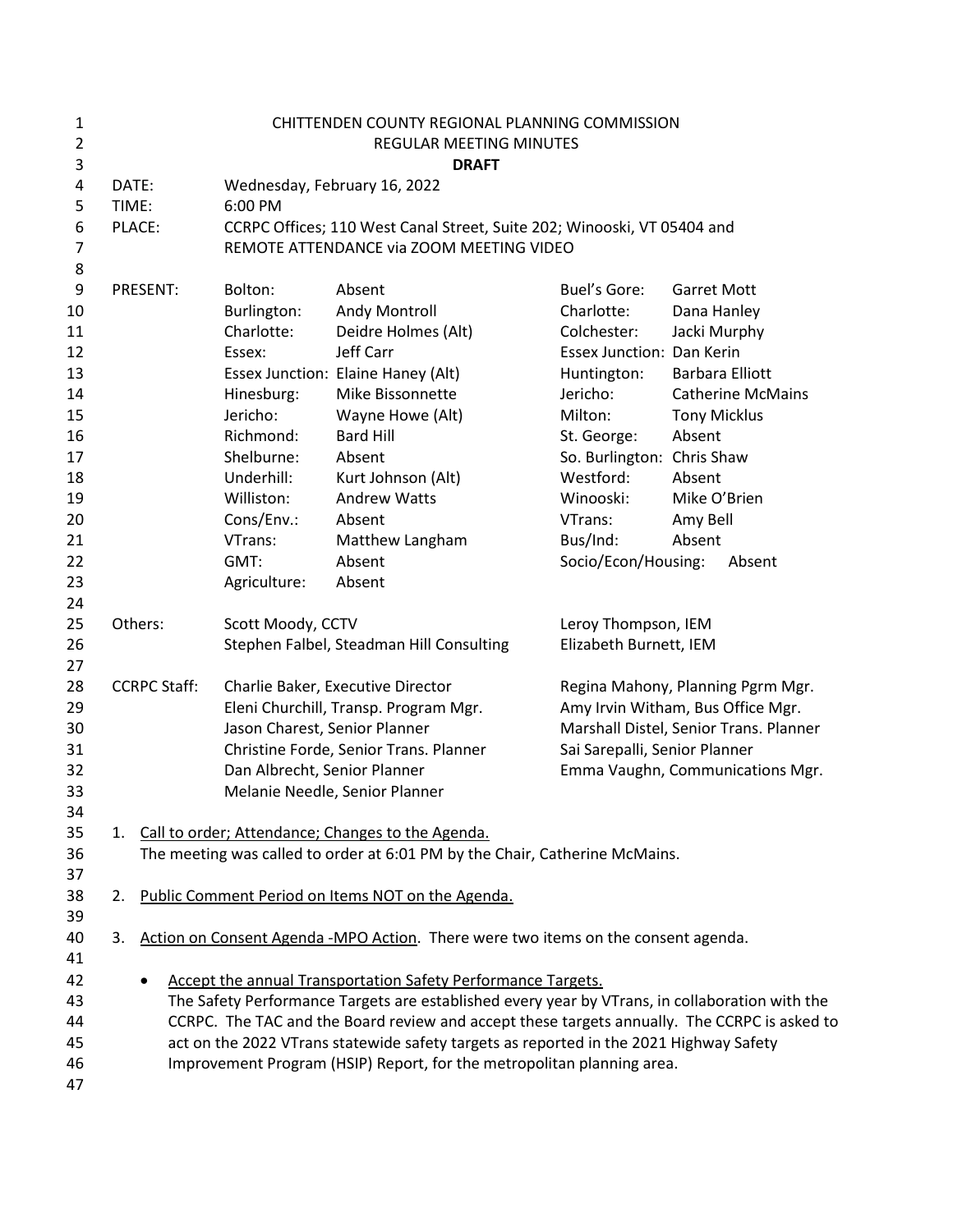| 1<br>$\bullet$ |         | <b>TIP Amendments</b>                                                                        |
|----------------|---------|----------------------------------------------------------------------------------------------|
| $\overline{2}$ |         | The Transportation Advisory Committee (TAC) and CCRPC Staff recommend approval of the        |
| 3              |         | proposed FY22-TIP Amendments                                                                 |
| 4              | $\circ$ | Resurfacing VT2A, Colchester-Essex (Project HP156, Amendment FY22-17)                        |
| 5              |         | Description of TIP Change: Add a new project to the TIP in FY22 for resurfacing VT           |
| 6              |         | Route 2A from the Class 1 limit north of North Street, in Essex, to US Route 7, in           |
| 7              |         | Colchester. Work will also take place on VT Route 127, between its intersections with US     |
| 8              |         | Route 7 and VT Route 2A. Add \$1,795,072 for construction in FY22.                           |
| 9              |         |                                                                                              |
| 10             | $\circ$ | Resurfacing VT Route 289, Essex (Project HP157, Amendment FY22-18)                           |
| 11             |         | Description of TIP Change: Add a new project to the TIP in FY22 for resurfacing VT           |
| 12             |         | Route 289, from VT Route 117 to VT Route 2A. Work under this project will also include       |
| 13             |         | the VT Route 289 on- and off-ramps. Add \$2,979,197 for construction in FY22.                |
| 14             |         | Preliminary engineering for this project was funded under regional project Design            |
| 15             |         | Scoping Projects (OT006).                                                                    |
| 16             |         |                                                                                              |
| 17             | $\circ$ | <b>GMT Capital - Federal (Project TR003A, Amendment FY22-19)</b>                             |
| 18             |         | Description of TIP Change: Increase the amount of federal funds in FY22 from \$50,000        |
| 19             |         | to \$200,000.                                                                                |
| 20             |         |                                                                                              |
| 21             | $\circ$ | GMT Capital - Facility and Bus Heavy Repairs (Project TR078, Amendment FY22-20) and          |
| 22             |         | GMT Preventative Maintenance, Safety, and Equipment Replacements (Project TR046,             |
| 23             |         | Amendment FY22-21) Description of TIP Change: Add CMAQ as a funding source, along            |
| 24             |         | with STP Transfer, to both projects. This change will increase funding flexibility for these |
| 25             |         | projects.                                                                                    |
| 26             |         |                                                                                              |
| 27             | $\circ$ | East-West Alternative Transportation Crossing, South Burlington (Project BP117,              |
| 28             |         | Amendment FY22-22) Description of TIP Change: Add a new project to the TIP in FY22           |
| 29             |         | for an East-West Alternative Transportation Crossing in South Burlington. Add \$240,000      |
| 30             |         | in federal funds for PE in FY22.                                                             |
| 31             |         |                                                                                              |
| 32             | $\circ$ | Lindenwood Dive Closed Drainage System and Stormwater Treatment, South                       |
| 33             |         | Burlington (Project OT046, Amendment FY22-23) Description of TIP Change: Advance             |
| 34             |         | \$96,610 from FY21 to FY22. This amendment changes the FY20 TIP to match the FY22            |
| 35             |         | TIP, which was approved by the CCRPC Board on July 21, 2021. This project will be            |
| 36             |         | constructed in 2022.                                                                         |
| 37             |         |                                                                                              |
| 38             | $\circ$ | VT128 Culvert BR1 Carrying Alder Brook, Essex (Project BR060, Amendment FY22-24)             |
| 39             |         | Description of TIP Change: Move \$400,000 in federal funds for construction from FY21        |
| 40             |         | to FY22 and add \$60,000. This project did not advance to construction in FY21 but will      |
| 41             |         | be constructed in 2022.                                                                      |
| 42             |         |                                                                                              |
| 43             | $\circ$ | Exit 16 Improvements, Colchester (Project HP102, Amendment FY22-25)                          |
| 44             |         | Description of TIP Change: Change the FY20-23 TIP to match FY22-25 TIP as follows -          |
| 45             |         | increase federal funds for construction in FY22 from \$2,965.140 to \$4,000,000, add         |
| 46             |         | \$6,090,000 in FY23, and add \$2,997,712 in FY24. The project is scheduled to begin          |
| 47             |         | construction in 2022.                                                                        |
| 48             |         |                                                                                              |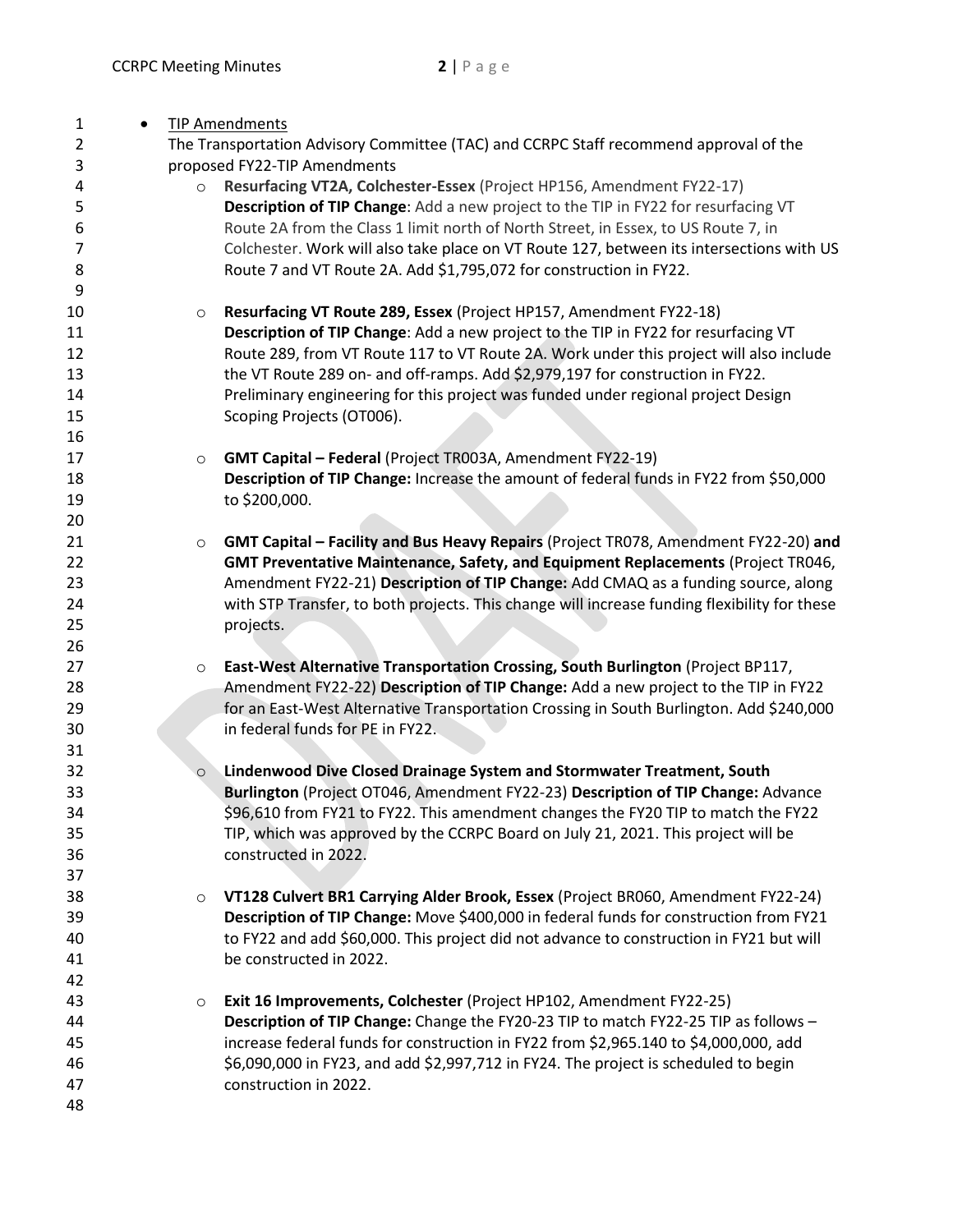| 1              | Stormwater System Retrofit with Infiltration Systems and Stabilized Outfalls for Three<br>$\circ$      |
|----------------|--------------------------------------------------------------------------------------------------------|
| $\overline{2}$ | Cul-de-sacs, Essex (Project OT040, Amendment FY22-26)                                                  |
| 3              | Description of TIP Change: Change the FY20-23 TIP to match FY22-25 TIP as follows --                   |
| 4              | move \$189,104 from FY20 to FY22. This project is scheduled to be constructed in 2022.                 |
| 5              |                                                                                                        |
| 6              | US2 Paving, Bolton-Richmond (Project HP148, Amendment FY22-27)<br>$\circ$                              |
| 7              | Description of TIP Change: Change the FY20-23 TIP to match FY22-25 TIP as follows --                   |
| 8              | \$962,838 in FY22, \$7,308,000 in FY23, and \$6,593,440 in FY24. This project is scheduled             |
| 9              | to begin construction in 2022.                                                                         |
| 10             |                                                                                                        |
| 11             | US7 Paving, Charlotte-South Burlington (Project HP149, Amendment FY22-28)<br>$\circ$                   |
| 12             | Description of TIP Change: Advance construction from FY23/24 to FY22/23 as follows --                  |
| 13             | \$4,000,000 in FY22 and \$3,879,517 in FY23. This change results in an increase in                     |
| 14             | construction cost of \$728,474 which is a 10% increase. This project is scheduled to begin             |
| 15             | construction in 2022.                                                                                  |
| 16             |                                                                                                        |
| 17             | ANDY MONTROLL MADE A MOTION, SECONDED BY JEFF CARR, TO APPROVE THE CONSENT AGENDA                      |
| 18             | ITEMS. THE MOTION CARRIED UNANIMOUSLY BY THE MPO MEMBERS.                                              |
| 19             |                                                                                                        |
| 20             | 4. All Hazard Mitigation Plan Update - Leroy Thompson                                                  |
| 21             | Dan Albrecht introduced Leroy Thompson, Lead Mitigation Planner for IEM which is under contract        |
| 22             | to the State to produce the County plan with municipal annexes except for Colchester. IEM provided     |
| 23             | a small subcontract to CCRPC to assist with outreach and reviewing drafts of the plan. Leroy           |
| 24             | provided members with a presentation, Chittenden County Multi-Jurisdictional All Hazard Mitigation     |
| 25             | Plan, 2022 Update. Leroy said his colleague, Elizabeth Burnett assisted with and coordinated much      |
| 26             | of the data in the presentation. He also thanked CCRPC for their contributions, which were helpful.    |
| 27             | A link to the full presentation is posted on the CCRPC website.                                        |
| 28             |                                                                                                        |
| 29             | Leroy covered the following topics with members:                                                       |
| 30             | <b>Mitigation Overview</b><br>$\bullet$                                                                |
| 31             | <b>Mitigation Planning Benefits</b><br>$\bullet$                                                       |
|                |                                                                                                        |
| 32             | Intent of Plan Update<br>$\bullet$                                                                     |
| 33             | <b>Plan Participants</b><br>$\bullet$                                                                  |
| 34             | Realignment of the 2022 Plan                                                                           |
| 35             | <b>Phases/Planning Process</b>                                                                         |
| 36             | <b>Hazards Covered</b><br>٠                                                                            |
| 37             | <b>Results of Risk Assessment</b><br>٠                                                                 |
| 38             | <b>Regional Goals and Regional Strategies</b><br>٠                                                     |
| 39             | <b>Draft Plan</b>                                                                                      |
| 40             | <b>Next Steps</b>                                                                                      |
| 41             |                                                                                                        |
| 42             | Garret Mott asked why Shelburne had different winter weather than other communities? Leroy             |
| 43             | explained, much of the data is based on National data and information coming from the weather          |
| 44             | service at the BTV Airport. Leroy said when municipalities receive copies of the plan, if there are    |
| 45             | discrepancies the towns should follow up with IEM. Dan Albrecht explained that the towns can remain    |
| 46             | eligible for a good ERAF match rate contribution from the State in the event of a disaster declaration |

47 if their draft mitigation plan is in the process of review by VEM. Leroy agreed noting that VEM has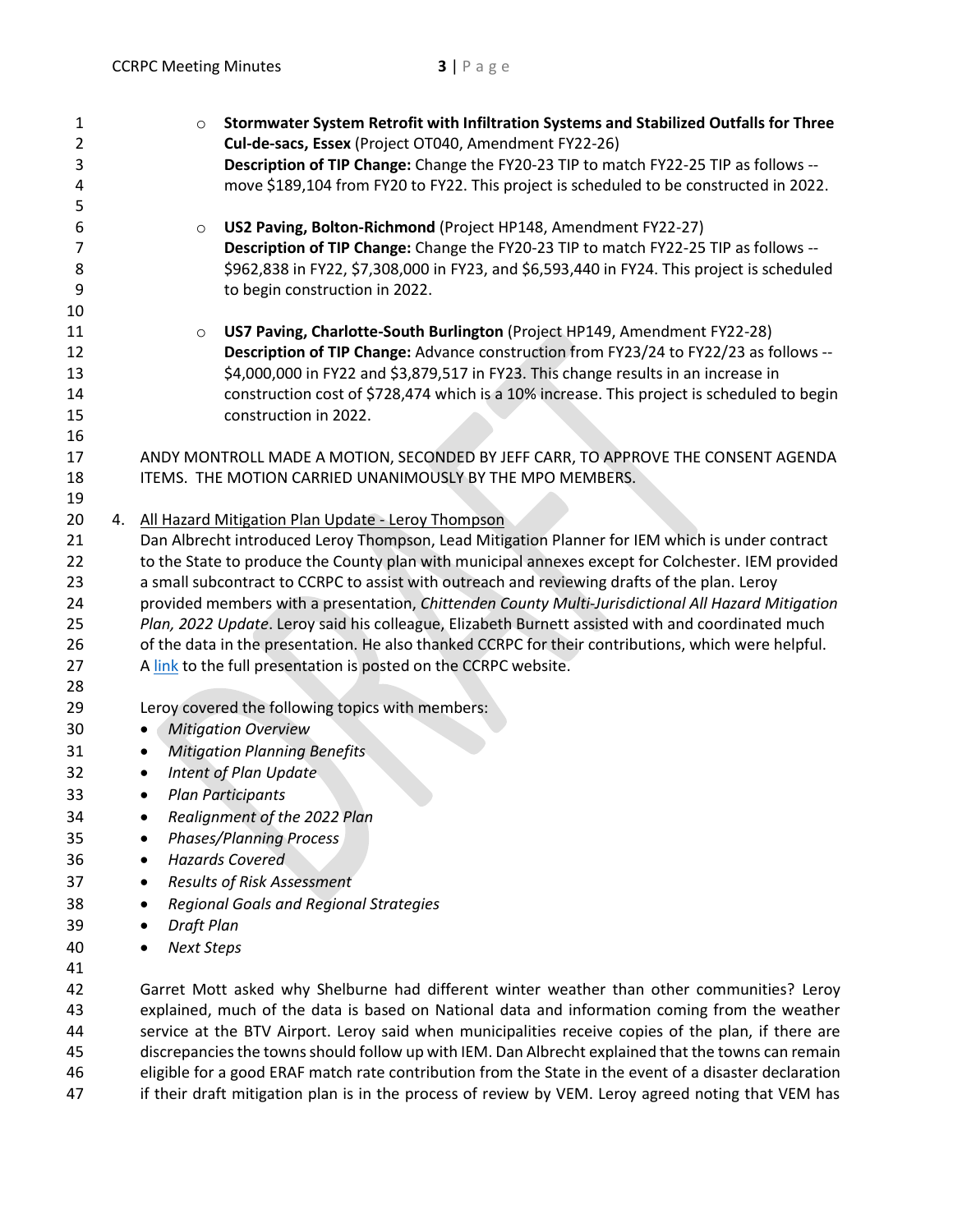delegated authority from FEMA to review plans for consistency with requirements and can turn it around much faster than FEMA's up-to-45 days' timeframe. The large multi-Jurisdictional draft plan will be submitted to the towns and CCRPC for review in the next few days and then after a 10-day turnaround time he will then submit it to VEM. The individual town hazard mitigation plans, which are annexes to the larger plan document will be wrapped up in the coming few weeks and submitted to VEM after their drafts are approved by the respective towns. Leroy said there has been a bit of a learning curve in working with COVID; they are trying to conduct meetings that were typically held in-person.

 Dana Hanley asked if crime and looting were noted in the plan? Dan answered, yes, crime, especially as triggered by the opioid crisis and other societal hazards, have always been in the County's plan since the first version in 2005. It is not required but we have always wanted to also note Societal and Technological hazards rather than just the FEMA minimum of addressing Natural hazards. Chris Shaw feels the plan should include cyber-threats and cyber-attacks. This is a real risk. Leroy said he does not believe it is addressed in the current plan. Dan stated we did have some verbiage regarding solar flares and extended outages in the 2017 plan. However, since this is a draft, information 17 pertaining to cyber-attacks can be added to the plan and he will reach out to UVMMC to see if they have an after-action-report for the cyberattack they suffered. Chris and members agreed this would be good to add to the plan.

 Jeff stated, as a regional planning organization, if one of the core communities chooses not to participate and all communities are not all on board, does it present any issues? Dan said when the State of Vermont received the funds for Hazard Mitigation and began to work on the big RFP for this Plan, the State reached out to towns if they wished to participate and if they were willing to provide the required 25% match. In Chittenden County all municipalities confirmed they would except Colchester. The Town of Colchester has a robust public safety and planning department and therefore they decided to hire a consultant to update their existing plan. Dan provided the text template from their 2017 Plan for the consultant to use. There should be no issues with them having a separate plan although it may have taken some more work on their part.

5. Transit Financing Report, Stephen Falbel, Steadman Hill Consulting

 Marshall Distal explained that over the past year, CCRPC has worked in partnership with GMT, VTrans, and Steadman Hill Consulting, on a study analyzing different options for financing the local share of public transit funding in Vermont. The current funding system is heavily reliant on local property taxes and fares. Reevaluating transit funding could also support permanent fare free transit and identify how we may be able to generate additional resources at the local level to serve as local match for increased federal funding. The study has been shared with a variety of stakeholders including the House and Senate Transportation Committees. Marshall introduced Stephen Falbel with Steadman Hill Consulting. Stephen shared a PowerPoint presentation, *CCRPC Transit Funding Study* with members. Links to the full [presentation](https://www.ccrpcvt.org/wp-content/uploads/2022/02/Item5_TransitFinancingOptions.pptx) and [report](https://www.ccrpcvt.org/wp-content/uploads/2022/02/Item5b_Transit_Financing_Report_20211229.pdf) can be found on the CCPRC website.

Stephen provided information on the following topic headings with members:

- *Overview of Transit Funding Study*
- o *Goal*
- o *Scope*
- o *Principles*
- *Statewide Transit Access*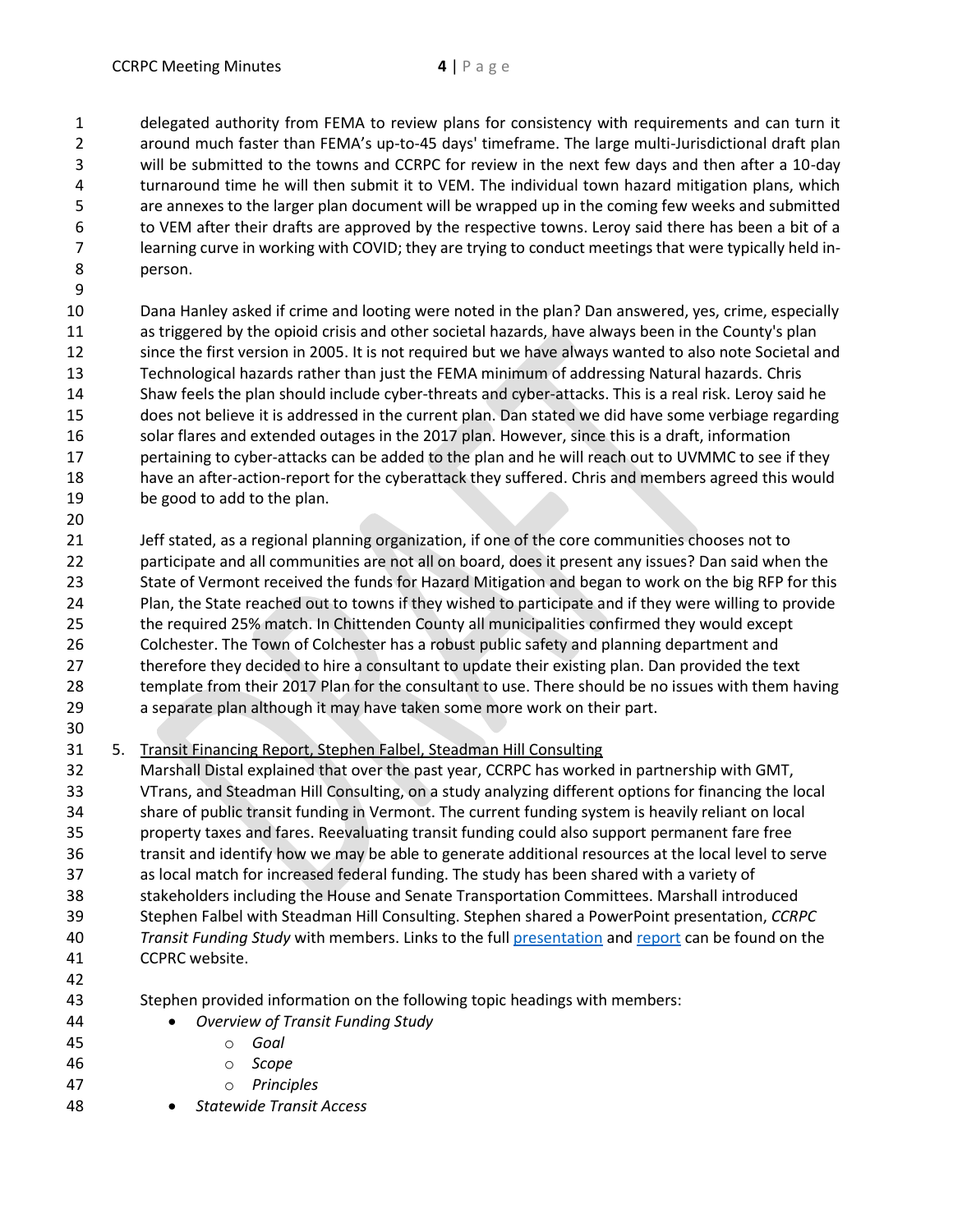- *Potential Funding Replacement*
- *Continue to Fund Transit from Automobile-based fees?*
- *Alternatives Under Consideration*
- *Evaluation of Alternatives*

 Bard said he really appreciates the table (*Evaluation of Alternatives*), and asked how the values were assigned? Stephen explained he came up with the values and then presented them to the steering committees for review. Dana asked what the volunteer driver concept for rural areas looked like? She wonders if this is realistic and if there are any models available from other states that can demonstrate success? Stephen said there are currently volunteer drivers here in Vermont and it does work, if this is expanded, then we do need to take a closer look at funding and other considerations. Stephen said he did a study of the current volunteer ride program active in the tri- towns of Jericho, Underhill, and Cambridge to see if this could be a pilot program for the entire State. Micro Transit Volunteer transportation could work, there is no technical reason it could not, it is a matter of finding enough volunteer drivers. Garret said for many years there was a private van running from the Bristol, Lincoln, New Haven, Starksboro area into Montpelier. This was a privately funded endeavor and people chipped in to make it work. Garret asked about the utility fee concept if it is as regressive as sales tax since so many people do have electricity. Bard said he was also pondering this, regarding the utility subsidies, he was wondering how the volunteer program would be set up. He feels this could be difficult to expand as there may not be enough supply of volunteer drivers that is currently in effect. Catherine agreed and wondered about liability issues for drivers? Stephen explained there are insurance options available, like UBER and LYFT drivers have currently. He explained the funding source is not necessarily coming from the riders, there may be a funding source available at State and Federal levels. Jeff said, according to the data, the only improvement in service was for rural areas. Stephen said that wasn't the only place, it is an area that is highlighted because there are rural areas that have no options; however, this is a service expansion for all areas. Jeff said if we are only talking about \$21 million dollars, if it is allocated for rural areas, when we are looking into funding models, we should design a system that works and then figure out the best way to fund it. Jeff worries the model isn't sustainable. Dan Kerin said, regarding Jeff's thoughts, he agrees there are many issues that go along with transit. He said even the Vermont weather creates an issue. During the cold winter months, riders must wait for the bus and then board the bus while managing the ice and snowbanks. When we are looking at the rural areas, ridership decreases, and the distance traveled is greater. He also said, even if Volkswagen provided electric vehicles, one of the questions is about the performance of these vehicles in the winter months? There will be concerns when an EV breaks down or has an accident in a rural area. Dan said he suggests funding for buildings and/or warming huts at bus stops. He also thinks a partnership between a coffee shop or bakery with transit could promote ridership. Members agreed. Stephen said GMT is developing a strategic plan for rural areas as well as incentives for increased ridership over the coming months and years. Charlie thanked Stephen for his presentation and explained we wanted to make sure the board was aware this report is out there, Charlie also stated he thinks there may be some issues with the State and municipalities being able to fund the local match required to fully utilize the federal funds that will be available in the coming years.

6. I-89 2050 Study – Transportation Climate Actions analysis

- Eleni Churchill and Jason Charest shared the *I-89 2050 Transportation Climate Actions* [presentation](https://www.ccrpcvt.org/wp-content/uploads/2022/02/Item6_I-89-2050-Study-2022-02-16.pptx) with members that covered the following areas of the project:
- *I-89 Study Background*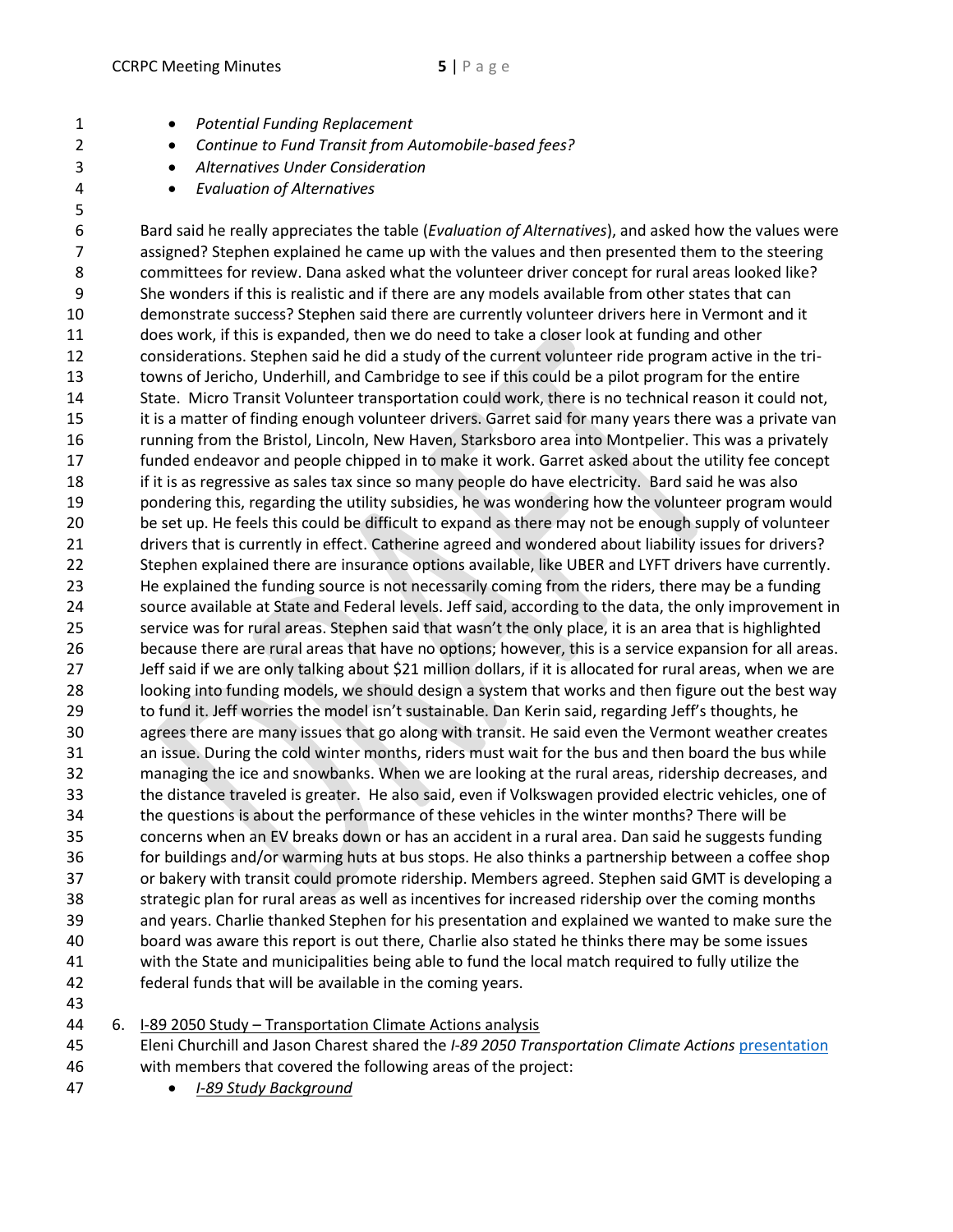| $\mathbf{1}$   |           | Eleni explained that the study is now focusing on the development and evaluation of                          |
|----------------|-----------|--------------------------------------------------------------------------------------------------------------|
| $\overline{2}$ |           | multimodal alternatives (Task 5) which will bring us into late spring, early summer when the                 |
| 3              |           | results of this evaluation will be presented to the project committees, the public, and the                  |
| 4              |           | Board. There are 5 proposed I-89 Corridor bundles. The current focus is development of                       |
| 5              |           | Bundle 2 that includes TDM, Bike, Pedestrian, Transit improvements. Once developed, this                     |
| 6              |           | will provide the base for Bundles 3, 4 and 5 which will include enhanced or new                              |
| 7              |           | interchanges at Exit 14, 13 and 12B, respectively.                                                           |
| 8              | $\bullet$ | <b>Transportation Demand Focus Group</b>                                                                     |
| 9              |           | A focus group was formed that included representatives from a variety of organizations to                    |
|                |           |                                                                                                              |
| 10             |           | help define Bundle 2. Eleni said the participants provided valuable input. The organizations                 |
| 11             |           | included: Transportation Equity Coalition, VTrans, Town of Williston, City of South                          |
| 12             |           | Burlington, Green Mountain Transit, Burlington Electric, CATMA, Local Motion, Conservation                   |
| 13             |           | Law Foundation, Sustainable Transportation Vermont, and staff from CCRPC, RSG and VHB.                       |
| 14             | $\bullet$ | <b>Telework Evaluation</b>                                                                                   |
| 15             |           | Telework Evaluation Summary: A methodology was developed to estimate the most                                |
| 16             |           | probable scenario for percent vehicle miles traveled (VMT) reduction (post pandemic) due                     |
| 17             |           | to teleworking. A chart, "Job Category Mix in Study Area" contained 3 categories of job                      |
| 18             |           | types, including Professional, Mixed, and On-Site and demonstrated that 47% of employees                     |
| 19             |           | in the greater Burlington area were required to be on site for work. Telework would be very                  |
| 20             |           | difficult for this population. Pre-pandemic, the greater Burlington commuter travel                          |
| 21             |           | breakdown showed 74% were full time commuters, 9% teleworked full time, while the                            |
| 22             |           | remaining 17% teleworked a few days a week. The study team evaluated two scenarios for                       |
| 23             |           | possible vehicle miles traveled (VMT) reductions due to teleworking, and Eleni explained                     |
| 24             |           | they are proposing Scenario 1: 11% reduction in daily commuter vehicle miles traveled                        |
| 25             |           | (VMT) and approximate 50% increase in telework participation.                                                |
| 26             | $\bullet$ | Strategic Model (to assess investments and policies to decrease VMT and GHG emissions)                       |
| 27             |           | A Strategic Model was developed to help define Bundle 2 because it is the best tool to                       |
| 28             |           | evaluate high-level policies and investments to accomplish the goals of reducing vehicle                     |
| 29             |           | miles traveled (VMT) and greenhouse gas emissions (GHG). Strategic model is an                               |
| 30             |           | econometric model, sensitive to a variety of policies and investments that affect household                  |
| 31             |           | travel, multiple modes of travel, and how travel may be constrained by pricing of gas,                       |
| 32             |           | carbon, and VMT tax. The model area includes Chittenden County and the surrounding five                      |
| 33             |           | counties of Grand Isle, Franklin, Lamoille, Washington, and Addison.                                         |
| 34             |           | <b>Strategic Model Evaluation and Results</b>                                                                |
| 35             |           | Eleni introduced Jason Charest to the group. Jason reviewed the Scenario Testing Structure                   |
| 36             |           | Each policy or investment option has different levels which are evaluated<br>$\circ$                         |
| 37             |           | The Strategic Model runs all the combinations of levels within six options<br>$\circ$                        |
| 38             |           | Jason explained the different levels of policies and/or investments included in each package,                |
| 39             |           | went through the strategic model outputs, and described how the model was used. The                          |
| 40             |           | strategic model is not a prediction or forecast of the future; if we want low VMT/GHG, what                  |
| 41             |           | policies and investment options are most likely to get us there?                                             |
| 42             |           | Recommended Policies and Investments to be included in Bundle 2:                                             |
| 43             |           | Increase teleworking by 50%                                                                                  |
|                |           | $\circ$                                                                                                      |
| 44<br>45       |           | MTP land use density (90% of households in existing developed areas)<br>$\circ$<br>Double trips made by bike |
|                |           | $\circ$                                                                                                      |
| 46             |           | Triple transit services and improve frequencies<br>O                                                         |
| 47             |           | Double participation in TDM programs and increase cost of parking in downtowns<br>$\circ$                    |
| 48             |           | and villages                                                                                                 |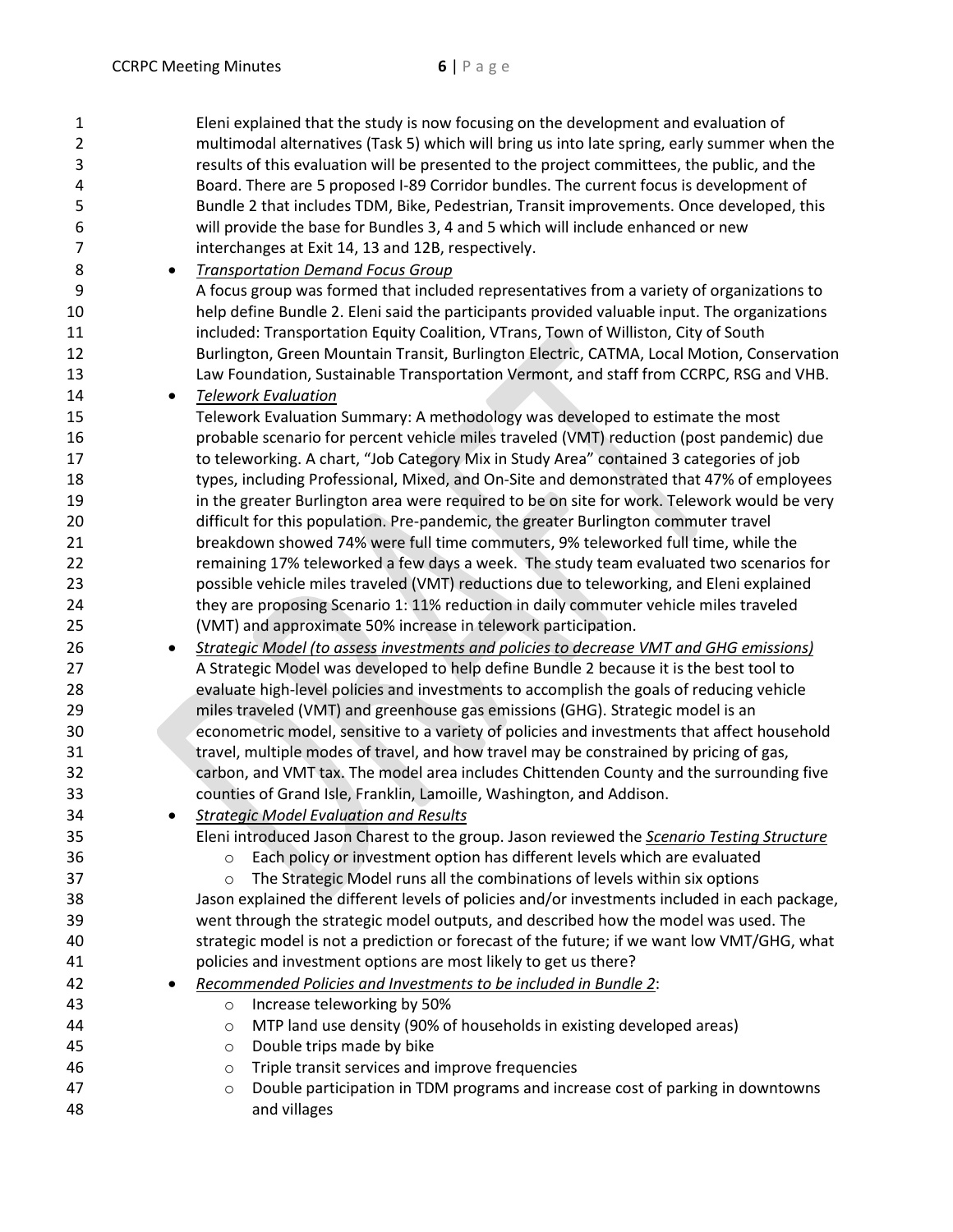| $\mathbf{1}$<br>2<br>3 |    | Implement a mileage-based fee (5 cents per mile)<br>$\circ$<br>If all the above policies and investments are implemented, they will result in a total VMT<br>reduction between 10% and 20%. |  |  |
|------------------------|----|---------------------------------------------------------------------------------------------------------------------------------------------------------------------------------------------|--|--|
| 4                      |    | <b>Advisory Committee Action on Bundle 2</b><br>٠                                                                                                                                           |  |  |
| 5                      |    | Eleni explained there was a great deal of public support for Bundle 2 and the inclusion of                                                                                                  |  |  |
| 6                      |    | climate-friendly policies and investments in this study, at a January 26 <sup>th</sup> Public Meeting. She                                                                                  |  |  |
| 7                      |    | encouraged members and guests to visit the Envision89 website if they want more                                                                                                             |  |  |
| 8                      |    | information on the public's feedback (https://envision89.com/public-process).                                                                                                               |  |  |
| 9                      |    | Eleni also said the I-89 Advisory Committee at their February 8, 2022, unanimously                                                                                                          |  |  |
| 10                     |    | supported further evaluation of the recommended policies and investments for Bundle 2.                                                                                                      |  |  |
| 11                     |    | 189 Study Next Steps<br>٠                                                                                                                                                                   |  |  |
| 12                     |    | Eleni explained there is still a lot of work ahead in the spring. The relevant strategic model                                                                                              |  |  |
| 13                     |    | outputs and telework VMT reductions will be used to develop the Bundle 2 travel demand                                                                                                      |  |  |
| 14                     |    | model. This will be the basis for Bundle 3, 4 and 5. The next public meeting will be held in                                                                                                |  |  |
| 15                     |    | April or May and the results of all corridor bundles will be reviewed. The next advisory                                                                                                    |  |  |
| 16                     |    | meeting will be in May. A Board presentation will be either May or July. She also mentioned                                                                                                 |  |  |
| 17                     |    | that a technical assessment review of the existing Milton and Bolton interchange plans will                                                                                                 |  |  |
| 18                     |    | be ready in early March.                                                                                                                                                                    |  |  |
| 19                     |    |                                                                                                                                                                                             |  |  |
| 20                     |    | Eleni thanked the members and asked for any questions. Dana Hanley said she was curious about                                                                                               |  |  |
| 21                     |    | the price of gas in relation to an increase in alternate modes of transportation. She read an article                                                                                       |  |  |
| 22                     |    | that outlined a study done that indicated increased use of alternative modes of transportation as                                                                                           |  |  |
| 23                     |    | gas prices rose; she wonders if more expensive gas is something that will move people to find other                                                                                         |  |  |
| 24                     |    | methods of transportation. Garret said this could be true. Many parts of California are currently                                                                                           |  |  |
| 25                     |    | paying over \$5 a gallon for gas. However, they have better public transit in the areas with the                                                                                            |  |  |
| 26                     |    | highest priced gas, he said there needs to be a way to do this in order not to adversely hurt those                                                                                         |  |  |
| 27                     |    | who can least afford it. Andy Montroll asked if there was any further discussion or study of                                                                                                |  |  |
| 28                     |    | autonomous vehicles. Eleni said we did not look at this in the strategic model, but an evaluation of                                                                                        |  |  |
| 29                     |    | autonomous/connected vehicles was included in the 2018 ECOS MTP. This is an unknown factor;                                                                                                 |  |  |
| 30                     |    | however, she expects we will look at this in the future. A link to the full presentation is posted on                                                                                       |  |  |
| 31                     |    | the CCRPC website.                                                                                                                                                                          |  |  |
| 32                     |    |                                                                                                                                                                                             |  |  |
| 33                     | 7. | Appointees to Basin Water Quality Council.                                                                                                                                                  |  |  |
| 34                     |    | Charlie referred members to the memo in the packet. Act 76 established a system of Clean Water                                                                                              |  |  |
| 35                     |    | Service Providers (CWSP) for each of the six Lake Champlain Basins and the Lake Memphremagog                                                                                                |  |  |
| 36                     |    | basin to work to identify, prioritize, develop, implement, and maintain non-regulatory water quality                                                                                        |  |  |
| 37                     |    | projects to help meet required Total Maximum Daily Load allowances for phosphorus. We asked for                                                                                             |  |  |
| 38                     |    | volunteers for the three basins within Chittenden County.                                                                                                                                   |  |  |
| 39                     |    |                                                                                                                                                                                             |  |  |
| 40                     |    | The following people volunteered to serve on the council:                                                                                                                                   |  |  |
| 41                     |    | Northern Lake Champlain Direct Drainages (Basin 5)                                                                                                                                          |  |  |
| 42                     |    | Member: Karen Adams, Colchester<br>$\circ$                                                                                                                                                  |  |  |
| 43                     |    | Alternate: Miles Waite, Environment/Conservation<br>O                                                                                                                                       |  |  |
| 44                     |    | Lamoille River (Basin 7)                                                                                                                                                                    |  |  |
| 45                     |    | Member: Kate Lalley, Westford<br>$\circ$                                                                                                                                                    |  |  |
| 46                     |    | Winooski River (Basin 8)                                                                                                                                                                    |  |  |
| 47                     |    | Member: Darlene Palola, Huntington<br>$\circ$                                                                                                                                               |  |  |
| 48                     |    | Alternate: Garret Mott, Buels Gore<br>O                                                                                                                                                     |  |  |
|                        |    |                                                                                                                                                                                             |  |  |